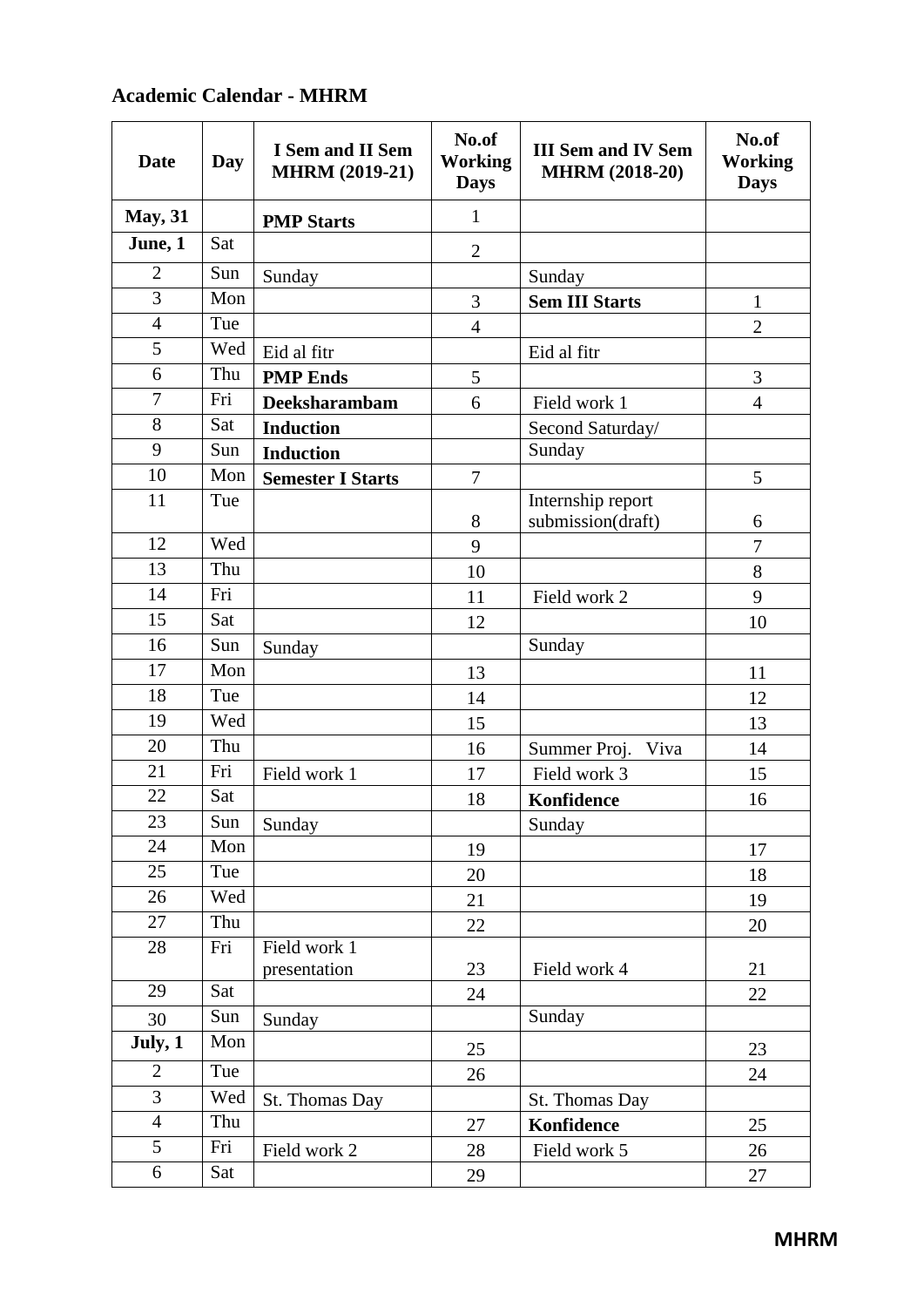| $\overline{7}$ | Sun | Sunday                   |    | Sunday                   |    |
|----------------|-----|--------------------------|----|--------------------------|----|
| 8              | Mon |                          | 30 |                          | 28 |
| 9              | Tue |                          | 31 |                          | 29 |
| 10             | Wed |                          | 32 |                          | 30 |
| 11             | Thu |                          | 33 | Field work 6             | 31 |
| 12             | Fri | Field work 2             |    |                          |    |
|                |     | presentation             | 34 |                          | 32 |
| 13             | Sat | <b>Second Saturday</b>   |    | <b>Second Saturday</b>   |    |
| 14             | Sun | Sunday                   |    | Sunday                   |    |
| 15             | Mon |                          |    | <b>III Sem MHRM CAE</b>  |    |
|                |     |                          | 35 | - I starts               | 33 |
| 16             | Tue |                          | 36 |                          | 34 |
| 17             | Wed |                          | 37 |                          | 35 |
| 18             | Thu |                          |    | <b>III Sem MHRM CAE-</b> |    |
|                |     |                          | 38 | I ends                   | 36 |
| 19             | Fri | Field work 3             | 39 | Field work 7             | 37 |
| 20             | Sat |                          | 40 |                          | 38 |
| 21             | Sun | <b>ADC MHRM</b>          |    | Sunday                   |    |
| 22             | Mon |                          | 41 | Konfidence               | 39 |
| 23             | Tue |                          | 42 | Konfidence               | 40 |
| 24             | Wed |                          | 43 |                          | 41 |
| 25             | Thu |                          | 44 |                          | 42 |
| 26             | Fri | Field work 3             |    |                          |    |
|                |     | presentation             | 45 | Field work 8             | 43 |
| 27             | Sat |                          | 46 |                          | 44 |
| 28             | Sun | Sunday                   |    | Sunday                   |    |
| 29             | Mon |                          | 47 |                          | 45 |
| 30             | Tue |                          | 48 |                          | 46 |
| 31             |     | Wed   Karkidaka Vavu     |    | Karkidaka Vavu           |    |
| Aug, 1         | Thu |                          | 49 |                          | 47 |
| 2              | Fri | Field work 4             | 50 | Field work 9             | 48 |
| $\overline{3}$ | Sat | <b>Attitude Training</b> |    |                          |    |
|                |     | <b>MHRM</b>              | 51 |                          | 49 |
| $\overline{4}$ | Sun | Sunday/ Attitude         |    |                          |    |
|                |     | <b>Training MHRM</b>     |    | Sunday                   |    |
| 5              | Mon |                          | 52 |                          | 50 |
| 6              | Tue |                          | 53 | Konfidence               | 51 |
| $\overline{7}$ | Wed |                          | 54 |                          | 52 |
| 8              | Thu |                          | 55 |                          | 53 |
| 9              | Fri | Field work 4             |    |                          |    |
|                |     | presentation             | 56 | Field work 10            | 54 |
| 10             | Sat | <b>Second Saturday</b>   |    | Second Saturday/         |    |
| 11             | Sun | Sunday                   |    | Sunday                   |    |
| 12             | Mon |                          | 57 |                          | 55 |
| 13             | Tue |                          | 58 |                          | 56 |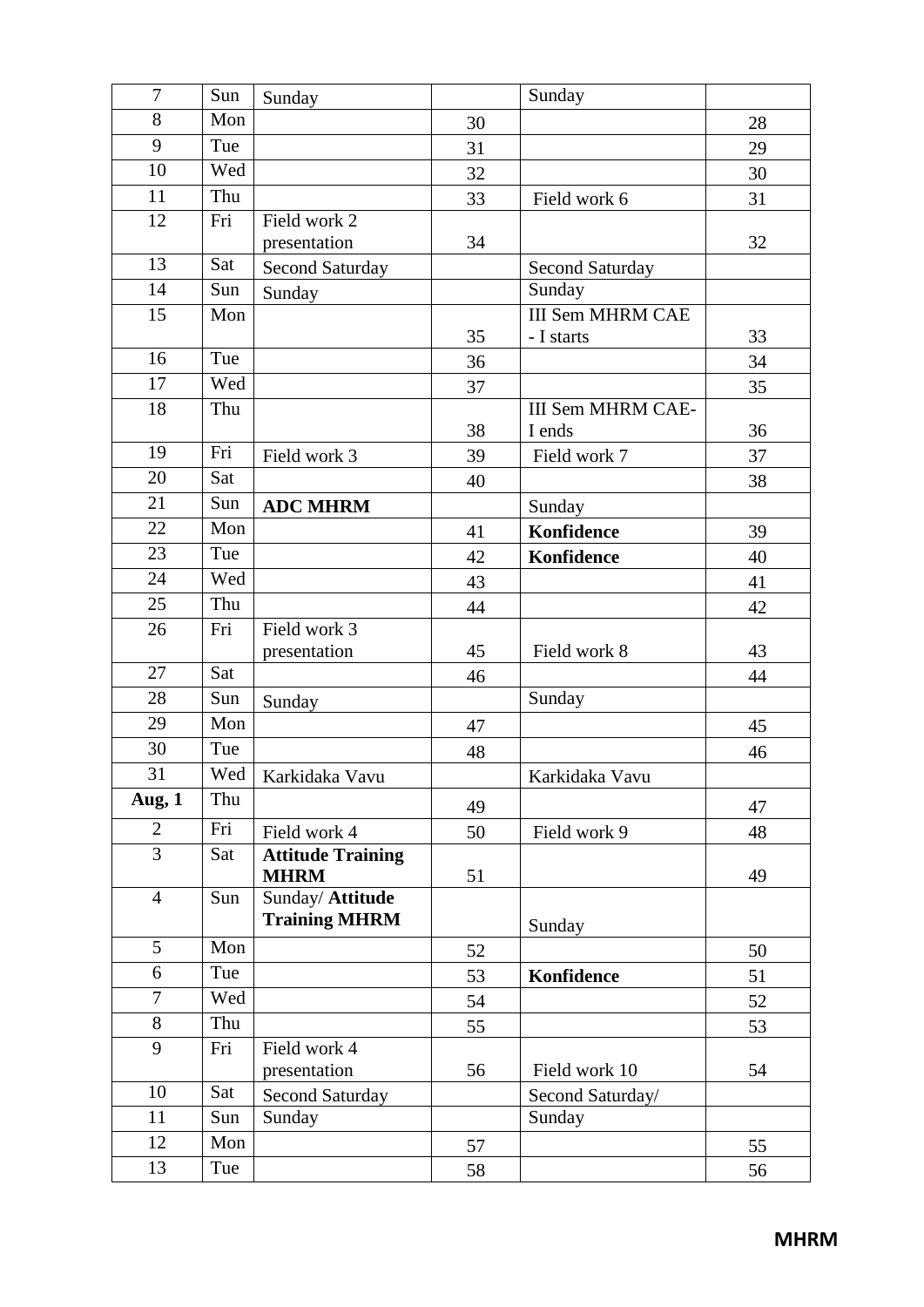| 14             | Wed |                           | 59 |                           | 57 |
|----------------|-----|---------------------------|----|---------------------------|----|
| 15             | Thu | Independence Day          |    | Independence Day          |    |
| 16             | Fri | Field work 5              | 60 | Field work 11             | 58 |
| 17             | Sat |                           | 61 |                           | 59 |
| 18             | Sun | Sunday                    |    | Sunday                    |    |
| 19             | Mon |                           | 62 |                           | 60 |
| 20             | Tue |                           | 63 |                           | 61 |
| 21             | Wed |                           | 64 |                           | 62 |
| 22             | Thu | Field work 5              |    |                           |    |
|                |     | presentation              | 65 |                           | 63 |
| 23             | Fri | Sreekrishna Jayanthi      |    | Sreekrishna Jayanthi      |    |
| 24             | Sat |                           | 66 |                           | 64 |
| 25             | Sun | Sunday                    |    | Sunday                    |    |
| 26             | Mon |                           |    | III Sem CAE - II          |    |
|                |     |                           | 67 | starts                    | 65 |
| 27             | Tue |                           | 68 |                           | 66 |
| 28             | Wed | Ayyankali Jayanthi        |    | Ayyankali Jayanthi        |    |
| 29             | Thu |                           | 69 |                           | 67 |
| 30             | Fri | I Sem CAE - II Starts     | 70 | III Sem CAE-II ends       | 68 |
| 31             | Sat |                           | 71 |                           | 69 |
| Sept,1         | Sun | Sunday                    |    | Sunday                    |    |
| $\overline{2}$ | Mon |                           | 72 |                           | 70 |
| 3              | Tue |                           | 73 |                           | 71 |
| $\overline{4}$ | Wed | I Sem CAE - II ends       | 74 |                           | 72 |
| 5              | Thu | <b>Onam Celebration</b>   | 75 | <b>Onam Celebration</b>   | 73 |
| 6              | Fri | <b>College Closes for</b> |    | <b>College Closes for</b> |    |
|                |     | <b>Onam Holidays</b>      | 76 | <b>Onam Holidays</b>      | 74 |
| $\overline{7}$ | Sat | Onam Holidays             |    | Onam Holidays             |    |
| 8              | Sun | Onam Holidays             |    | Onam Holidays             |    |
| 9              | Mon | Onam Holidays             |    | Onam Holidays             |    |
| 10             | Tue | <b>Onam Holidays</b>      |    | Onam Holidays             |    |
| 11             | Wed | Onam Holidays             |    | Onam Holidays             |    |
| 12             | Thu | Onam Holidays             |    | Onam Holidays             |    |
| 13             | Fri | Onam Holidays             |    | Onam Holidays             |    |
| 14             | Sat | <b>Onam Holidays</b>      |    | <b>Onam Holidays</b>      |    |
| 15             | Sun | Onam Holidays             |    | Onam Holidays             |    |
| 16             | Mon | <b>College Reopens</b>    | 77 | <b>College Reopens</b>    | 75 |
| 17             | Tue |                           | 78 |                           | 76 |
| 18             | Wed |                           | 79 |                           | 77 |
| 19             | Thu |                           | 80 |                           | 78 |
| 20             | Fri |                           | 81 | III Sem - ESE Starts      | 79 |
| 21             | Sat | Sreenarayana Guru         |    | Sreenarayana Guru         |    |
|                |     | Samadhi                   |    | Samadhi                   |    |
| 22             | Sun | Sunday                    |    | Sunday                    |    |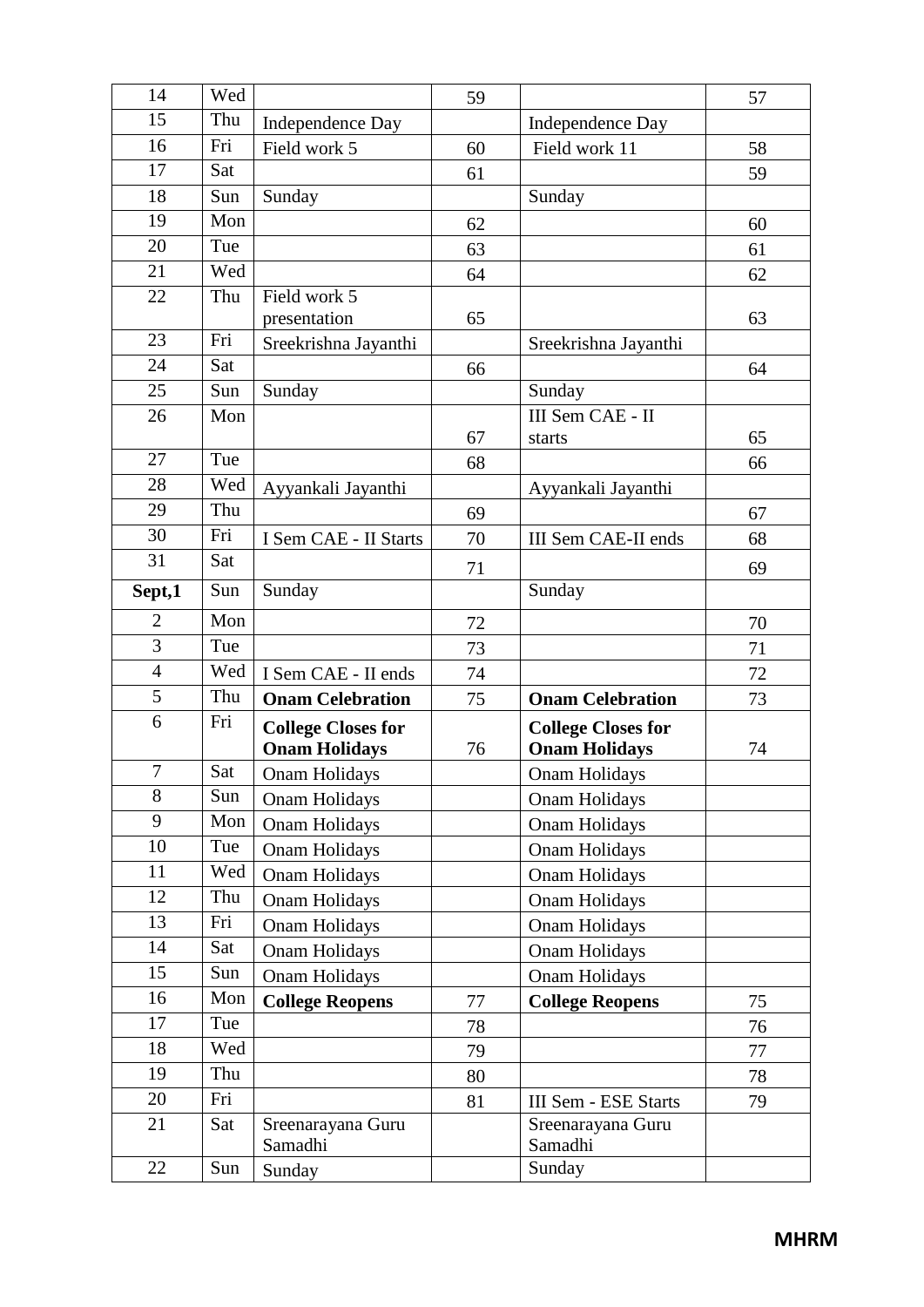| 23             | Mon |                           | 82             |                           | 80             |
|----------------|-----|---------------------------|----------------|---------------------------|----------------|
| 24             | Tue |                           | 83             |                           | 81             |
| 25             | Wed |                           | 84             |                           | 82             |
| 26             | Thu |                           | 85             |                           | 83             |
| 27             | Fri |                           | 86             |                           | 84             |
| 28             | Sat |                           | 87             |                           | 85             |
| 29             | Sun | Sunday                    |                | Sunday                    |                |
| 30             | Mon |                           | 88             | III Sem - ESE ends        | 86             |
| Oct, 1         | Tue |                           | 89             | <b>IV Semester Starts</b> | $\mathbf{1}$   |
| $\overline{2}$ | Wed | Gandhi Jayanthi           |                | Gandhi Jayanthi           |                |
| $\overline{3}$ | Thu |                           | 90             |                           | $\overline{2}$ |
| $\overline{4}$ | Fri |                           | 91             |                           | 3              |
| 5              | Sat |                           | 92             |                           | $\overline{4}$ |
| $\overline{6}$ | Sun | Sunday                    |                | Sunday                    |                |
| $\overline{7}$ | Mon | Mahanavami                |                | Mahanavami                |                |
| 8              | Tue | Vijayadashami             |                | Vijayadashami             |                |
| 9              | Wed |                           | 93             |                           | 5              |
| 10             | Thu |                           | 94             |                           | 6              |
| 11             | Fri |                           | 95             | Field work 12             | 7              |
| 12             | Sat | <b>RNBQ</b>               |                | <b>RNBQ</b>               |                |
| 13             | Sun | Sunday                    |                | Sunday                    |                |
| 14             | Mon | <b>ESE</b> study leave    | 96             |                           | 8              |
| 15             | Tue | ESE study leave           | 97             |                           | 9              |
| 16             | Wed | I Sem - ESE starts        | 98             |                           | 10             |
| 17             | Thu |                           | 99             |                           | 11             |
| 18             | Fri |                           | 100            | Field work 13             | 12             |
| 19             | Sat |                           | 101            |                           | 13             |
| 20             | Sun | Sunday                    |                | Sunday                    |                |
| 21             | Mon |                           | 102            |                           | 14             |
| 22             | Tue |                           | 103            |                           | 15             |
| 23             | Wed |                           | 104            |                           | 16             |
| 24             | Thu |                           | 105            |                           | 17             |
| 25             | Fri |                           | 106            | Field work 14             | 18             |
| 26             | Sat |                           | 107            |                           | 19             |
| 27             | Sun | Sunday                    |                | Sunday                    |                |
| 28             | Mon |                           | 108            |                           | 20             |
| 29             | Tue |                           | 109            |                           | 21             |
| 30             | Wed |                           | 110            |                           | 22             |
| 31             | Thu |                           | 111            |                           | 23             |
| Nov, 1         | Fri |                           | 112            | Field work 15             | 24             |
| $\overline{2}$ | Sat | I Sem - ESE ends          | 113            |                           | 25             |
| $\overline{3}$ | Sun | Sunday                    |                | Sunday                    |                |
| $\overline{4}$ | Mon | <b>II Semester Starts</b> | $\mathbf{1}$   |                           | 26             |
| 5              | Tue |                           | $\overline{2}$ |                           | 27             |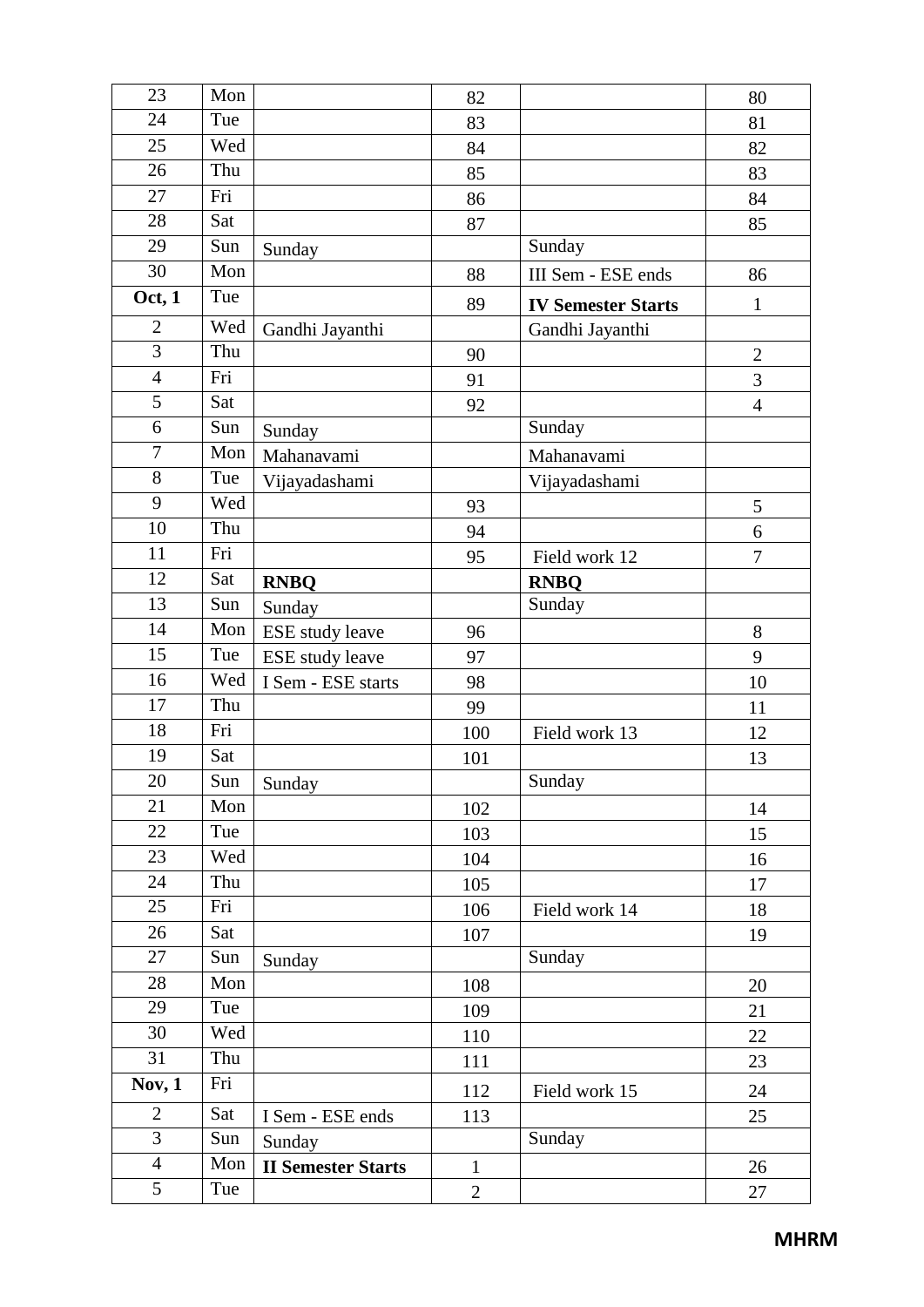| 6              | Wed |                              | 3              |                      | 28 |
|----------------|-----|------------------------------|----------------|----------------------|----|
| $\overline{7}$ | Thu |                              | $\overline{4}$ |                      | 29 |
| 8              | Fri |                              | 5              | Field work 16        | 30 |
| 9              | Sat | Second                       |                |                      |    |
|                |     | Saturday/Nabi                |                | Second Saturday/Nabi |    |
|                |     | Dinam                        |                | Dinam                |    |
| 10             | Sun | Sunday                       |                | Sunday               |    |
| 11             | Mon |                              | 6              |                      | 31 |
| 12             | Tue |                              | $\overline{7}$ |                      | 32 |
| 13             | Wed |                              | 8              |                      | 33 |
| 14             | Thu |                              | 9              |                      | 34 |
| 15             | Fri | Field work 6                 | 10             |                      | 35 |
| 16             | Sat |                              | 11             |                      | 36 |
| 17             | Sun | Sunday                       |                | Sunday               |    |
| 18             | Mon |                              | 12             |                      | 37 |
| 19             | Tue |                              | 13             |                      | 38 |
| 20             | Wed |                              | 14             |                      | 39 |
| 21             | Thu | <b>THE PLAN</b>              |                | <b>THE PLAN</b>      |    |
|                |     | <b>Competition</b>           | 15             | Competition          | 40 |
| 22             | Fri | Field work 6                 |                |                      |    |
|                |     | presentation                 | 16             |                      | 41 |
| 23             | Sat | Vanavasam -                  |                |                      |    |
| 24             | Sun | <b>MHRM</b>                  | 17             | Sunday               | 42 |
|                |     | Sunday/Vanavasam<br>$-$ MHRM |                |                      |    |
| 25             | Mon |                              | 18             |                      | 43 |
| 26             | Tue | Diversity Day(A/N)           | 19             |                      | 44 |
| 27             | Wed |                              | 20             |                      | 45 |
| 28             | Thu |                              | 21             |                      | 46 |
| 29             | Fri | Field work 7                 | 22             |                      | 47 |
| 30             | Sat |                              |                |                      |    |
| Dec, 1         | Sun |                              | 23             | Sunday               | 48 |
|                |     | Sunday                       |                |                      |    |
| $\mathfrak{2}$ | Mon |                              | 24             |                      | 49 |
| $\overline{3}$ | Tue |                              | 25             |                      | 50 |
| $\overline{4}$ | Wed |                              | 26             |                      | 51 |
| 5              | Thu |                              | 27             |                      | 52 |
| 6              | Fri | <b>Inflore</b>               | 28             | <b>Inflore</b>       | 53 |
| $\overline{7}$ | Sat | <b>Inflore</b>               | 29             | <b>Inflore</b>       | 54 |
| 8              | Sun | Sunday                       |                | Sunday               |    |
| 9              | Mon |                              | 30             |                      | 55 |
| 10             | Tue | Christmas                    |                |                      |    |
|                |     | celebration (AN)             | 31             |                      | 56 |
| 11             | Wed | Christmas                    |                |                      |    |
|                |     | celebration (AN)             | 32             |                      | 57 |
| 12             | Thu | Field work 7<br>presentation | 33             |                      | 58 |
|                |     |                              |                |                      |    |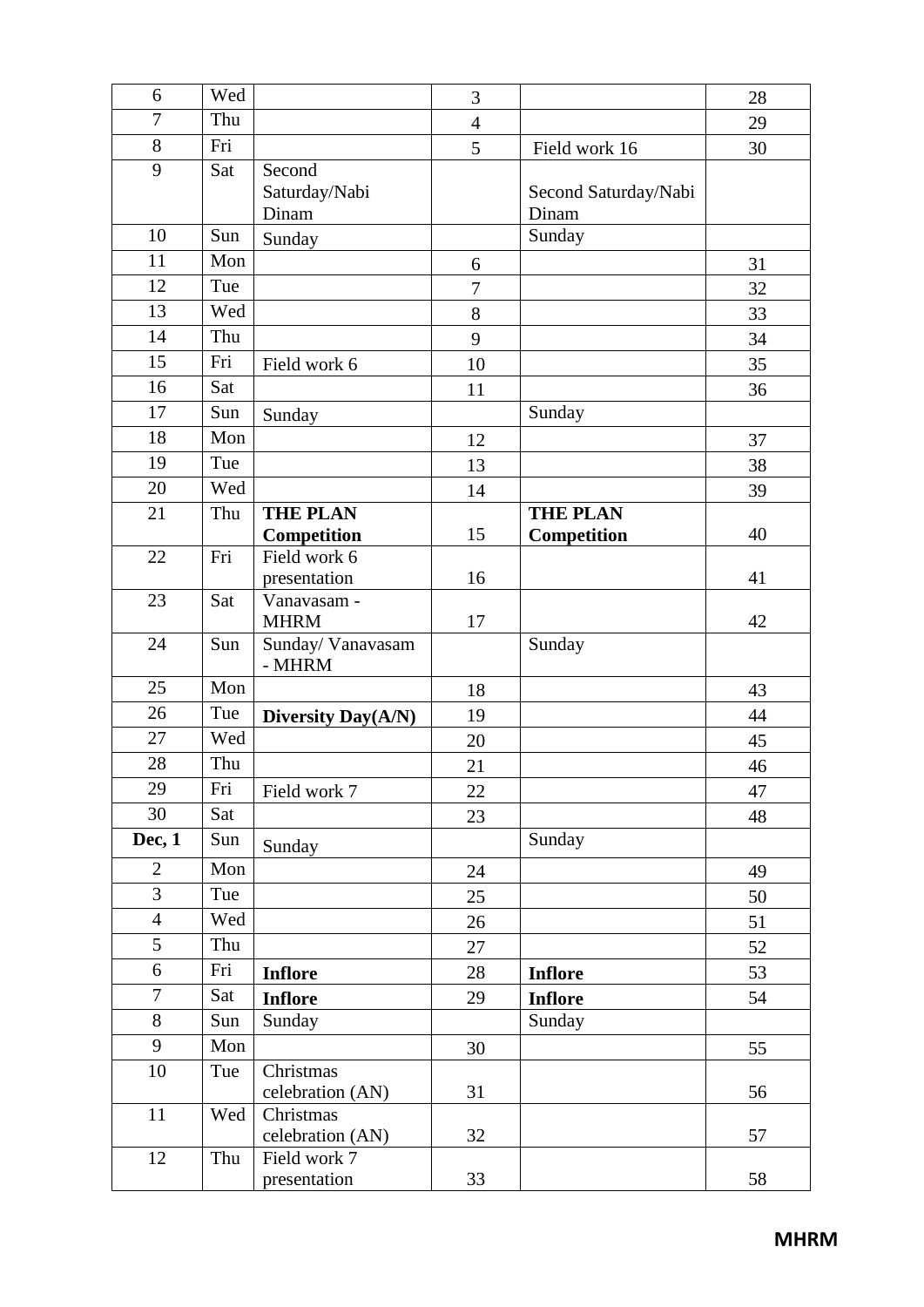| 13             | Fri | <b>Pre Camp</b>           | 34 |                              | 59 |
|----------------|-----|---------------------------|----|------------------------------|----|
| 14             | Sat | Second Saturday/          |    |                              |    |
|                |     | <b>Rural Camp</b>         |    | Kalypso                      |    |
| 15             | Sun | Sunday/ Rural             |    | Sunday/Kalypso               |    |
|                |     | Camp                      |    |                              |    |
| 16             | Mon | <b>Rural Camp</b>         | 35 |                              | 60 |
| 17             | Tue |                           |    | Christmas celebration        |    |
|                |     | <b>Rural Camp</b>         | 36 | (AN)                         | 61 |
| 18             | Wed | <b>Rural Camp</b>         | 37 |                              | 62 |
| 19             | Thu | <b>Rural Camp Ends</b>    | 38 |                              | 63 |
| 20             | Fri | Camp                      |    |                              |    |
|                |     | <b>Evaluation/College</b> | 39 | <b>College Closes for</b>    | 64 |
| 21             | Sat | <b>Closes for Xmas</b>    |    | <b>X</b> mas                 |    |
| 22             | Sun | Xmas Holidays             |    | Xmas Holidays                |    |
| 23             | Mon | Xmas Holidays             |    | Xmas Holidays                |    |
| 24             | Tue | Xmas Holidays             |    | Xmas Holidays                |    |
|                |     | Xmas Holidays             |    | Xmas Holidays                |    |
| 25             | Wed | Xmas Holidays             |    | Xmas Holidays                |    |
| 26             | Thu | Xmas Holidays             |    | Xmas Holidays                |    |
| 27             | Fri | Xmas Holidays             |    | Xmas Holidays                |    |
| 28             | Sat | Xmas Holidays             |    | Xmas Holidays                |    |
| 29             | Sun | Xmas Holidays             |    | Xmas Holidays                |    |
| 30             | Mon | <b>College Reopens</b>    |    |                              |    |
|                |     |                           |    | <b>College Reopens</b>       |    |
|                |     | after Xmas                | 40 | after Xmas                   | 65 |
| 31             | Tue |                           | 41 |                              | 66 |
| Jan 1          | Wed |                           | 42 |                              | 67 |
| $\overline{2}$ | Thu | Manam Jayanthi            |    | Manam Jayanthi               |    |
| $\overline{3}$ | Fri | Field work 8              | 43 | <b>IV Sem CAE - I starts</b> | 68 |
| $\overline{4}$ | Sat |                           | 44 |                              | 69 |
| 5              | Sun | Sunday                    |    | Sunday                       |    |
| 6              | Mon |                           | 45 |                              | 70 |
| 7              | Tue |                           | 46 | IV Sem CAE - I ends          | 71 |
| 8              | Wed |                           | 47 |                              | 72 |
| 9              | Thu |                           | 48 |                              | 73 |
| 10             | Fri | Field work 8              |    |                              |    |
|                |     | Presentation              | 49 |                              | 74 |
| 11             | Sat | <b>CRAYONS</b>            |    | <b>Second Saturday</b>       |    |
| 12             | Sun | Sunday                    |    | Sunday                       |    |
| 13             | Mon |                           | 50 |                              | 75 |
| 14             | Tue |                           | 51 |                              | 76 |
| 15             | Wed |                           | 52 |                              | 77 |
| 16             | Thu | <b>RBL</b>                | 53 | <b>RBL</b>                   | 78 |
| 17             | Fri | Field work 9 / RBL        | 54 | <b>RBL</b>                   | 79 |
| 18             | Sat | <b>RBL</b>                | 55 | <b>RBL</b>                   | 80 |